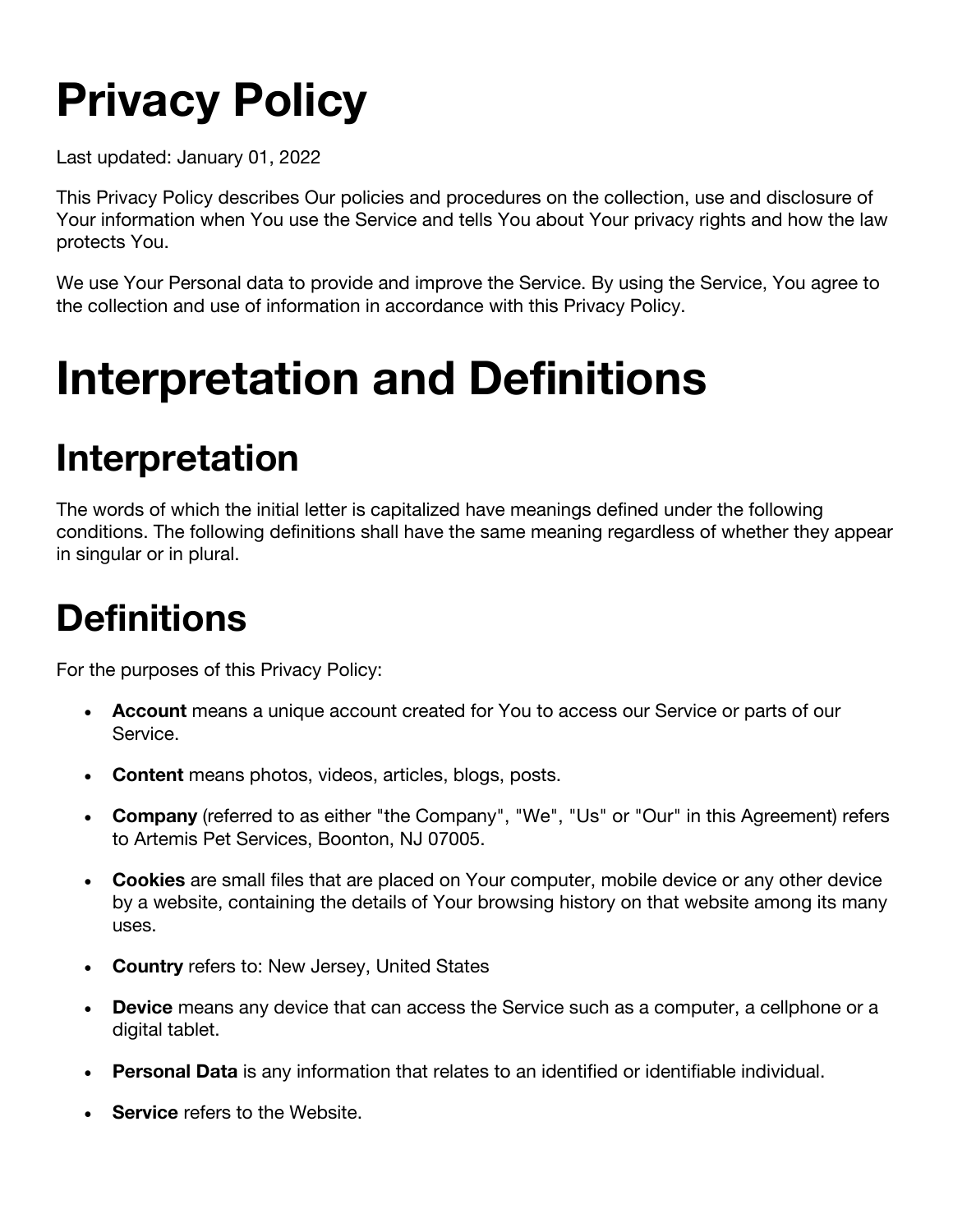- **Service Provider** means any natural or legal person who processes the data on behalf of the Company. It refers to third-party companies or individuals employed by the Company to facilitate the Service, to provide the Service on behalf of the Company, to perform services related to the Service or to assist the Company in analyzing how the Service is used.
- **Usage Data** refers to data collected automatically, either generated by the use of the Service or from the Service infrastructure itself (for example, the duration of a page visit).
- **Website** refers to Artemis Pet Services, accessible from www.artemispetservices.com
- **You** means the individual accessing or using the Service, or the company, or other legal entity on behalf of which such individual is accessing or using the Service, as applicable.

# **Collecting and Using Your Personal Data**

## **Types of Data Collected**

#### **Personal Data**

While using Our Service, We may ask You to provide Us with certain personally identifiable information that can be used to contact or identify You. Personally identifiable information may include, but is not limited to:

- Email address
- First name and last name
- Phone number
- Address, State, Province, ZIP/Postal code, City
- Usage Data

### **Usage Data**

Usage Data is collected automatically when using the Service.

Usage Data may include information such as Your Device's Internet Protocol address (e.g. IP address), browser type, browser version, the pages of our Service that You visit, the time and date of Your visit, the time spent on those pages, unique device identifiers and other diagnostic data.

When You access the Service by or through a mobile device, We may collect certain information automatically, including, but not limited to, the type of mobile device You use, Your mobile device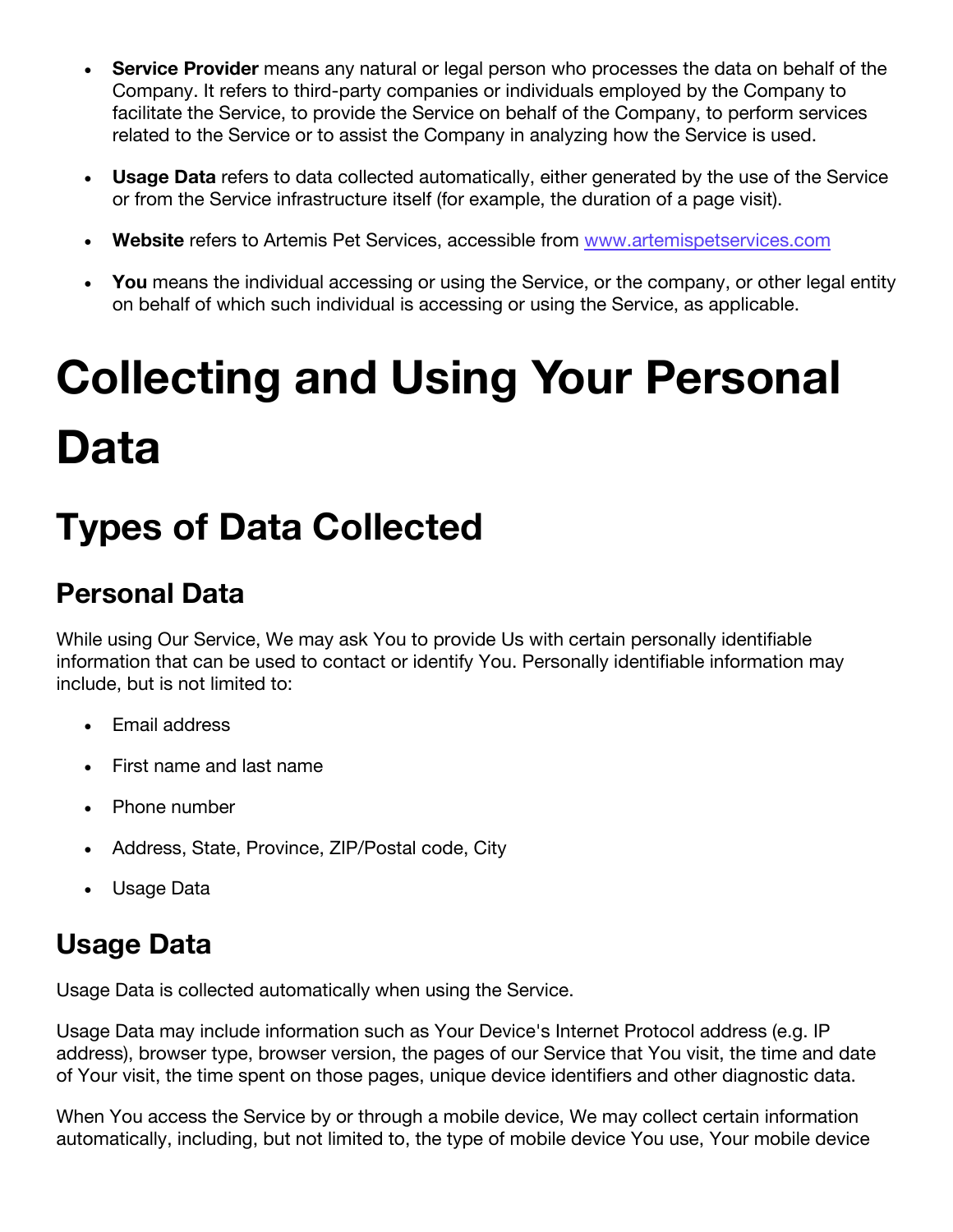unique ID, the IP address of Your mobile device, Your mobile operating system, the type of mobile Internet browser You use, unique device identifiers and other diagnostic data.

We may also collect information that Your browser sends whenever You visit our Service or when You access the Service by or through a mobile device.

#### **Tracking Technologies and Cookies**

We use Cookies and similar tracking technologies to track the activity on Our Service and store certain information. Tracking technologies used are beacons, tags, and scripts to collect and track information and to improve and analyze Our Service. The technologies We use may include:

- **Cookies or Browser Cookies.** A cookie is a small file placed on Your Device. You can instruct Your browser to refuse all Cookies or to indicate when a Cookie is being sent. However, if You do not accept Cookies, You may not be able to use some parts of our Service. Unless you have adjusted Your browser setting so that it will refuse Cookies, our Service may use Cookies.
- **Flash Cookies.** Certain features of our Service may use local stored objects (or Flash Cookies) to collect and store information about Your preferences or Your activity on our Service. Flash Cookies are not managed by the same browser settings as those used for Browser Cookies. For more information on how You can delete Flash Cookies, please read "Where can I change the settings for disabling, or deleting local shared objects?" available at https://helpx.adobe.com/flash-player/kb/disable-local-shared-objectsflash.html#main\_Where\_can\_I\_change\_the\_settings\_for\_disabling\_or\_deleting\_local\_shared objects\_
- **Web Beacons.** Certain sections of our Service and our emails may contain small electronic files known as web beacons (also referred to as clear gifs, pixel tags, and single-pixel gifs) that permit the Company, for example, to count users who have visited those pages or opened an email and for other related website statistics (for example, recording the popularity of a certain section and verifying system and server integrity).

Cookies can be "Persistent" or "Session" Cookies. Persistent Cookies remain on Your personal computer or mobile device when You go offline, while Session Cookies are deleted as soon as You close Your web browser. Learn more about cookies: Use of Cookies by Free Privacy Policy.

We use both Session and Persistent Cookies for the purposes set out below:

#### • **Necessary / Essential Cookies**

Type: Session Cookies

Administered by: Us

Purpose: These Cookies are essential to provide You with services available through the Website and to enable You to use some of its features. They help to authenticate users and prevent fraudulent use of user accounts. Without these Cookies, the services that You have asked for cannot be provided, and We only use these Cookies to provide You with those services.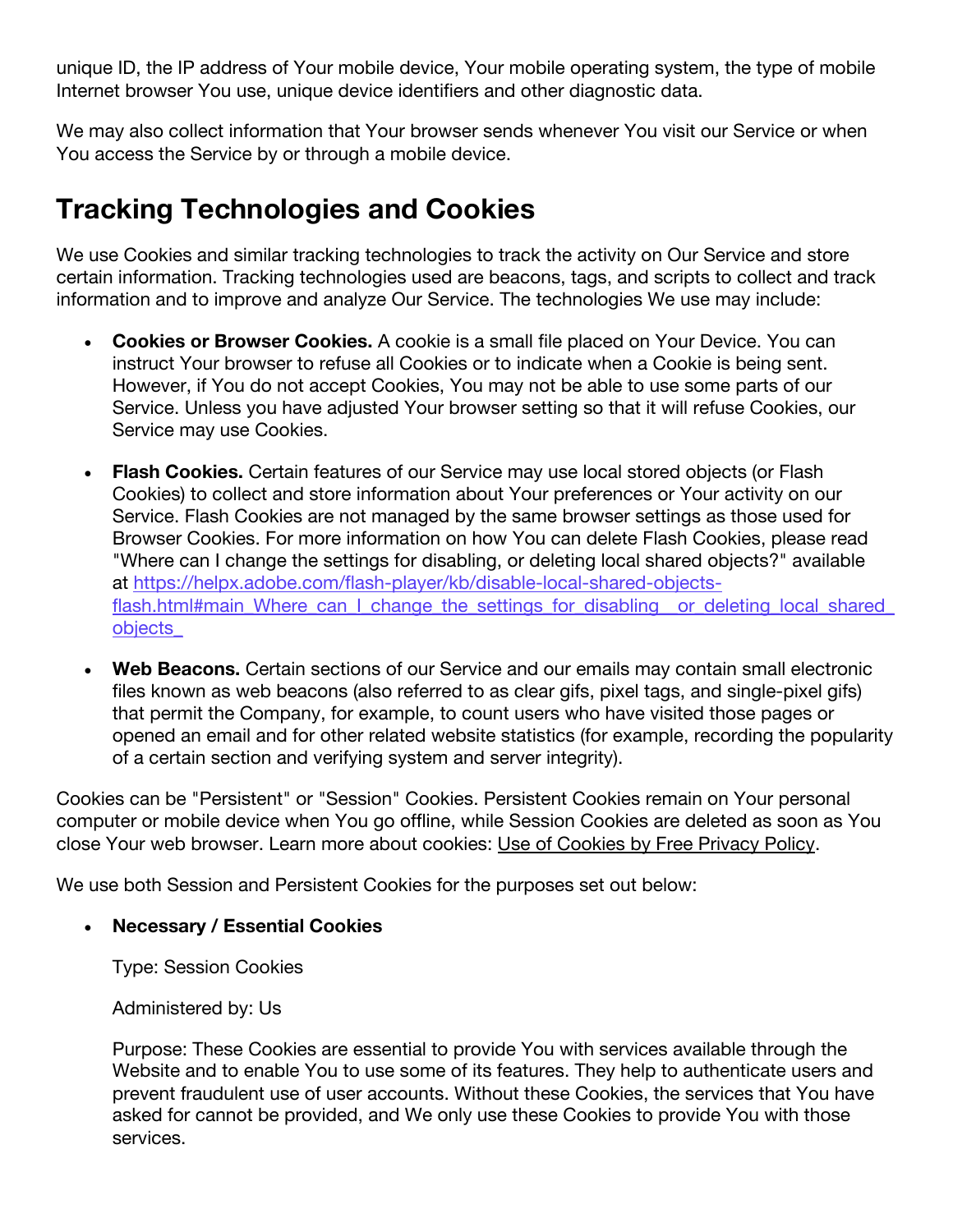#### • **Cookies Policy / Notice Acceptance Cookies**

Type: Persistent Cookies

Administered by: Us

Purpose: These Cookies identify if users have accepted the use of cookies on the Website.

#### • **Functionality Cookies**

Type: Persistent Cookies

Administered by: Us

Purpose: These Cookies allow us to remember choices You make when You use the Website, such as remembering your login details or language preference. The purpose of these Cookies is to provide You with a more personal experience and to avoid You having to reenter your preferences every time You use the Website.

For more information about the cookies we use and your choices regarding cookies, please visit our Cookies Policy or the Cookies section of our Privacy Policy.

### **Use of Your Personal Data**

The Company may use Personal Data for the following purposes:

- **To provide and maintain our Service**, including to monitor the usage of our Service.
- **To manage Your Account:** to manage Your registration as a user of the Service. The Personal Data You provide can give You access to different functionalities of the Service that are available to You as a registered user.
- **For the performance of a contract:** the development, compliance and undertaking of the purchase contract for the products, items or services You have purchased or of any other contract with Us through the Service.
- **To contact You:** To contact You by email, telephone calls, SMS, or other equivalent forms of electronic communication, such as a mobile application's push notifications regarding updates or informative communications related to the functionalities, products or contracted services, including the security updates, when necessary or reasonable for their implementation.
- **To provide You** with news, special offers and general information about other goods, services and events which we offer that are similar to those that you have already purchased or enquired about unless You have opted not to receive such information.
- **To manage Your requests:** To attend and manage Your requests to Us.
- **For business transfers:** We may use Your information to evaluate or conduct a merger, divestiture, restructuring, reorganization, dissolution, or other sale or transfer of some or all of Our assets, whether as a going concern or as part of bankruptcy, liquidation, or similar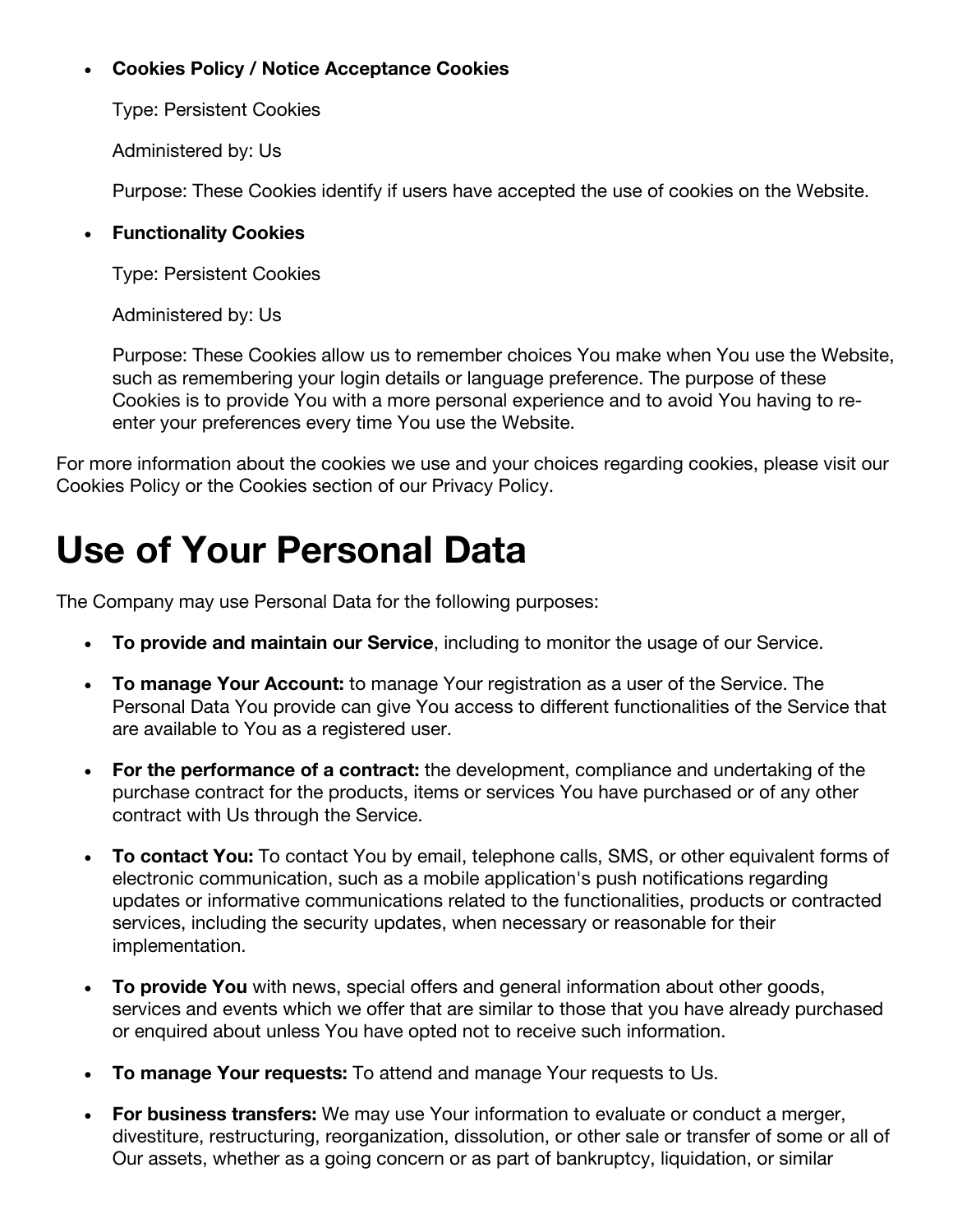proceeding, in which Personal Data held by Us about our Service users is among the assets transferred.

• **For other purposes**: We may use Your information for other purposes, such as data analysis, identifying usage trends, determining the effectiveness of our promotional campaigns and to evaluate and improve our Service, products, services, marketing and your experience.

We may share Your personal information in the following situations:

- **With Service Providers:** We may share Your personal information with Service Providers to monitor and analyze the use of our Service, to contact You.
- **For business transfers:** We may share or transfer Your personal information in connection with, or during negotiations of, any merger, sale of Company assets, financing, or acquisition of all or a portion of Our business to another company.
- **With Affiliates:** We may share Your information with Our affiliates, in which case we will require those affiliates to honor this Privacy Policy. Affiliates include Our parent company and any other subsidiaries, joint venture partners or other companies that We control or that are under common control with Us.
- **With business partners:** We may share Your information with Our business partners to offer You certain products, services or promotions.
- **With other users:** when You share personal information or otherwise interact in the public areas with other users, such information may be viewed by all users and may be publicly distributed outside.
- **With Your consent**: We may disclose Your personal information for any other purpose with Your consent.

### **Retention of Your Personal Data**

The Company will retain Your Personal Data only for as long as is necessary for the purposes set out in this Privacy Policy. We will retain and use Your Personal Data to the extent necessary to comply with our legal obligations (for example, if we are required to retain your data to comply with applicable laws), resolve disputes, and enforce our legal agreements and policies.

The Company will also retain Usage Data for internal analysis purposes. Usage Data is generally retained for a shorter period of time, except when this data is used to strengthen the security or to improve the functionality of Our Service, or We are legally obligated to retain this data for longer time periods.

### **Transfer of Your Personal Data**

Your information, including Personal Data, is processed at the Company's operating offices and in any other places where the parties involved in the processing are located. It means that this information may be transferred to  $-$  and maintained on  $-$  computers located outside of Your state,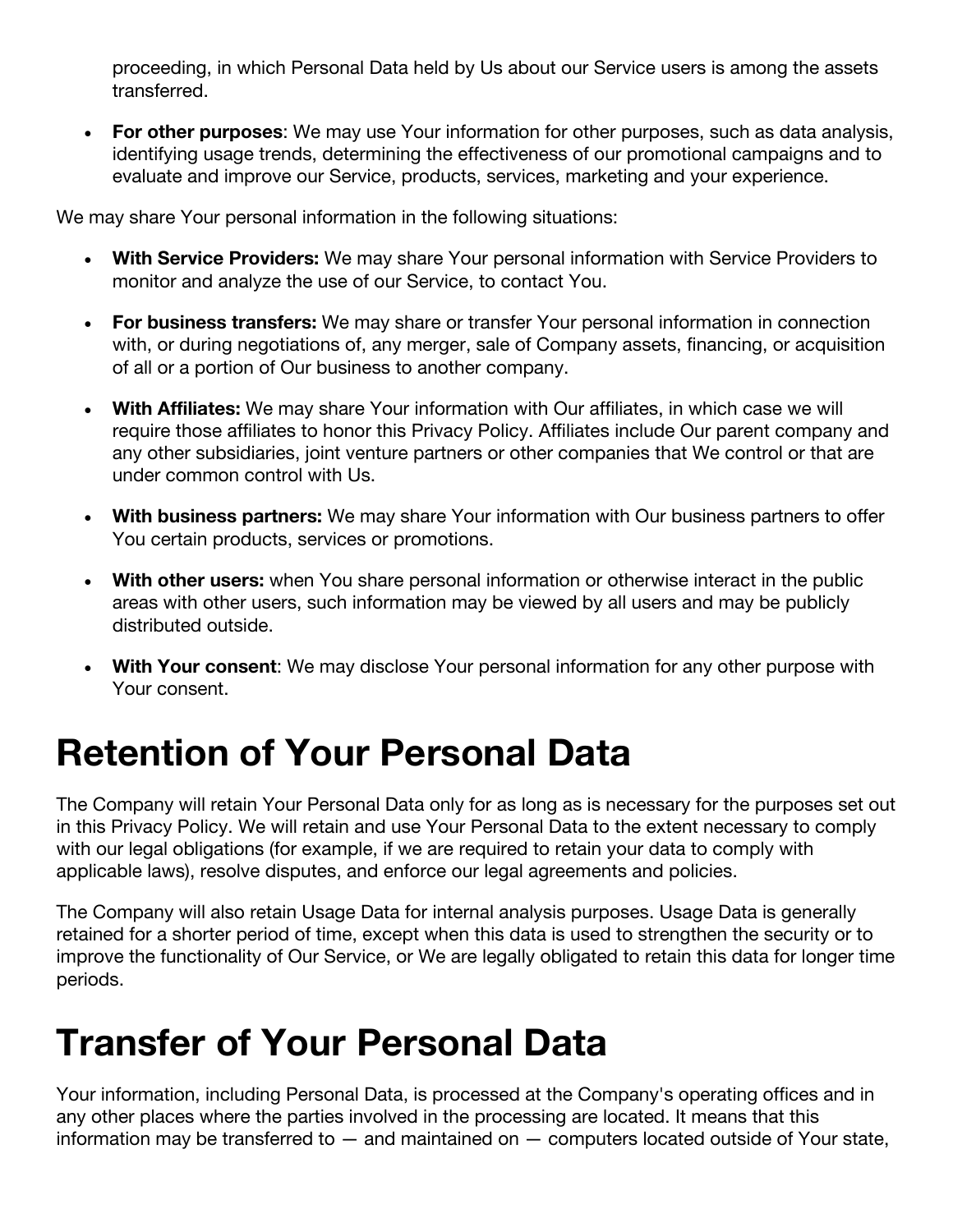province, country or other governmental jurisdiction where the data protection laws may differ than those from Your jurisdiction.

Your consent to this Privacy Policy followed by Your submission of such information represents Your agreement to that transfer.

The Company will take all steps reasonably necessary to ensure that Your data is treated securely and in accordance with this Privacy Policy and no transfer of Your Personal Data will take place to an organization or a country unless there are adequate controls in place including the security of Your data and other personal information.

### **Disclosure of Your Personal Data**

#### **Business Transactions**

If the Company is involved in a merger, acquisition or asset sale, Your Personal Data may be transferred. We will provide notice before Your Personal Data is transferred and becomes subject to a different Privacy Policy.

#### **Law enforcement**

Under certain circumstances, the Company may be required to disclose Your Personal Data if required to do so by law or in response to valid requests by public authorities (e.g. a court or a government agency).

#### **Other legal requirements**

The Company may disclose Your Personal Data in the good faith belief that such action is necessary to:

- Comply with a legal obligation
- Protect and defend the rights or property of the Company
- Prevent or investigate possible wrongdoing in connection with the Service
- Protect the personal safety of Users of the Service or the public
- Protect against legal liability

## **Security of Your Personal Data**

The security of Your Personal Data is important to Us, but remember that no method of transmission over the Internet, or method of electronic storage is 100% secure. While We strive to use commercially acceptable means to protect Your Personal Data, We cannot guarantee its absolute security.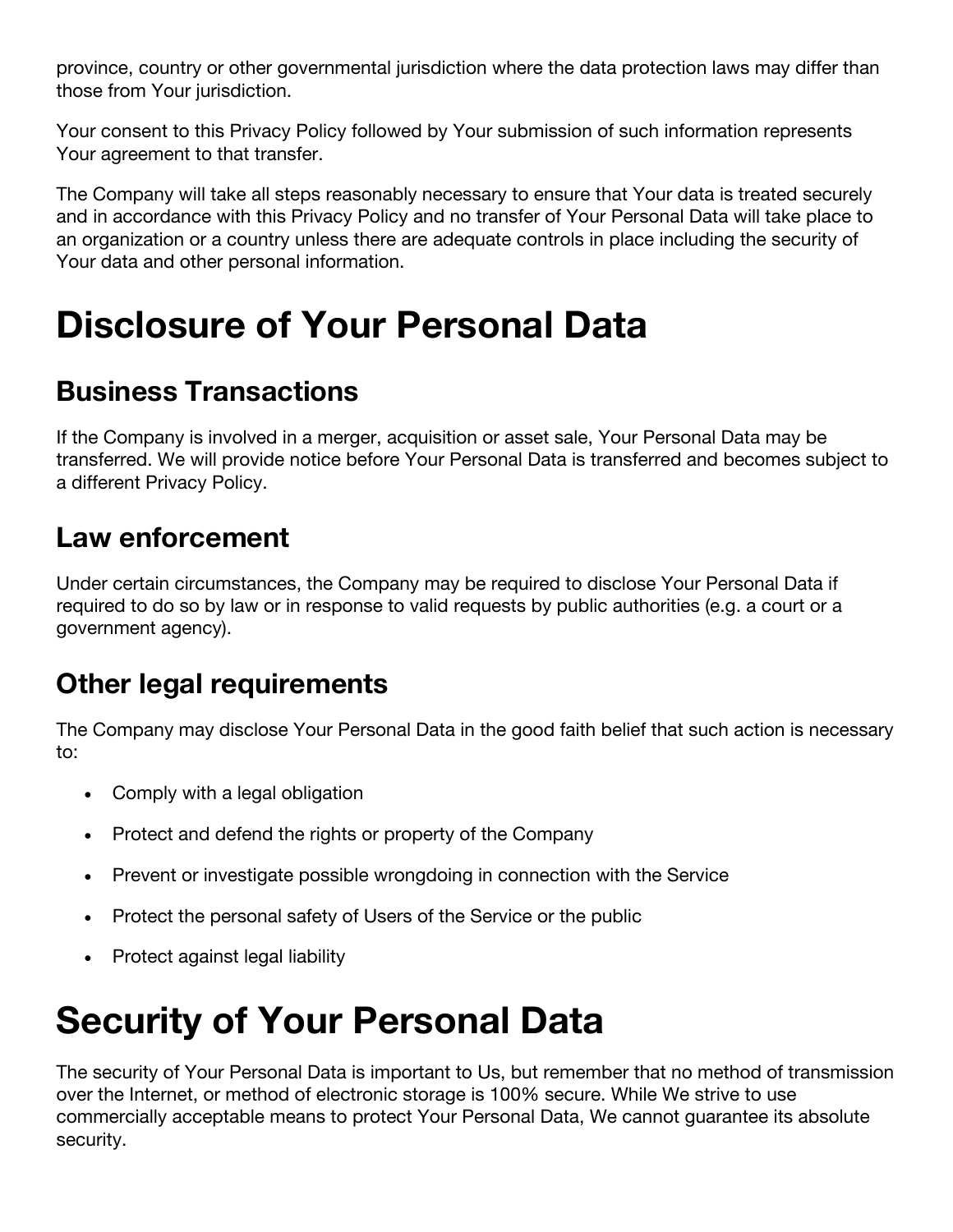# **Children's Privacy**

Our Service does not address anyone under the age of 13. We do not knowingly collect personally identifiable information from anyone under the age of 13. If You are a parent or guardian and You are aware that Your child has provided Us with Personal Data, please contact Us. If We become aware that We have collected Personal Data from anyone under the age of 13 without verification of parental consent, We take steps to remove that information from Our servers.

If We need to rely on consent as a legal basis for processing Your information and Your country requires consent from a parent, We may require Your parent's consent before We collect and use that information.

## **Advertising & Content**

We may upload and use photographs, images, videos, reviews, information and materials of your pet(s) on the Artemis Pet Services website, Facebook page, Instagram, in Advertising, Promotional Materials, Marketing, or otherwise in connection with using our Service and/or participating in promotional campaigns we conduct on the Site (collectively, "Your Content").

Except for the limitations on our use and disclosure of personal information described in our Privacy Statement, to the maximum extent and duration permitted under any applicable law, you grant Artemis Pet Services an irrevocable, perpetual, non-exclusive, fully paid worldwide license to use, copy, perform, publicly display, reproduce, adapt, modify, transmit, broadcast, prepare derivative works of, and/or distribute Your Content in connection with providing and/or promoting the Service.

## **Links to Other Websites**

Our Service may contain links to other websites that are not operated by Us. If You click on a third party link, You will be directed to that third party's site. We strongly advise You to review the Privacy Policy of every site You visit.

We have no control over and assume no responsibility for the content, privacy policies or practices of any third party sites or services.

## **Changes to this Privacy Policy**

We may update Our Privacy Policy from time to time. We will notify You of any changes by posting the new Privacy Policy on this page.

We will let You know via email and/or a prominent notice on Our Service, prior to the change becoming effective and update the "Last updated" date at the top of this Privacy Policy.